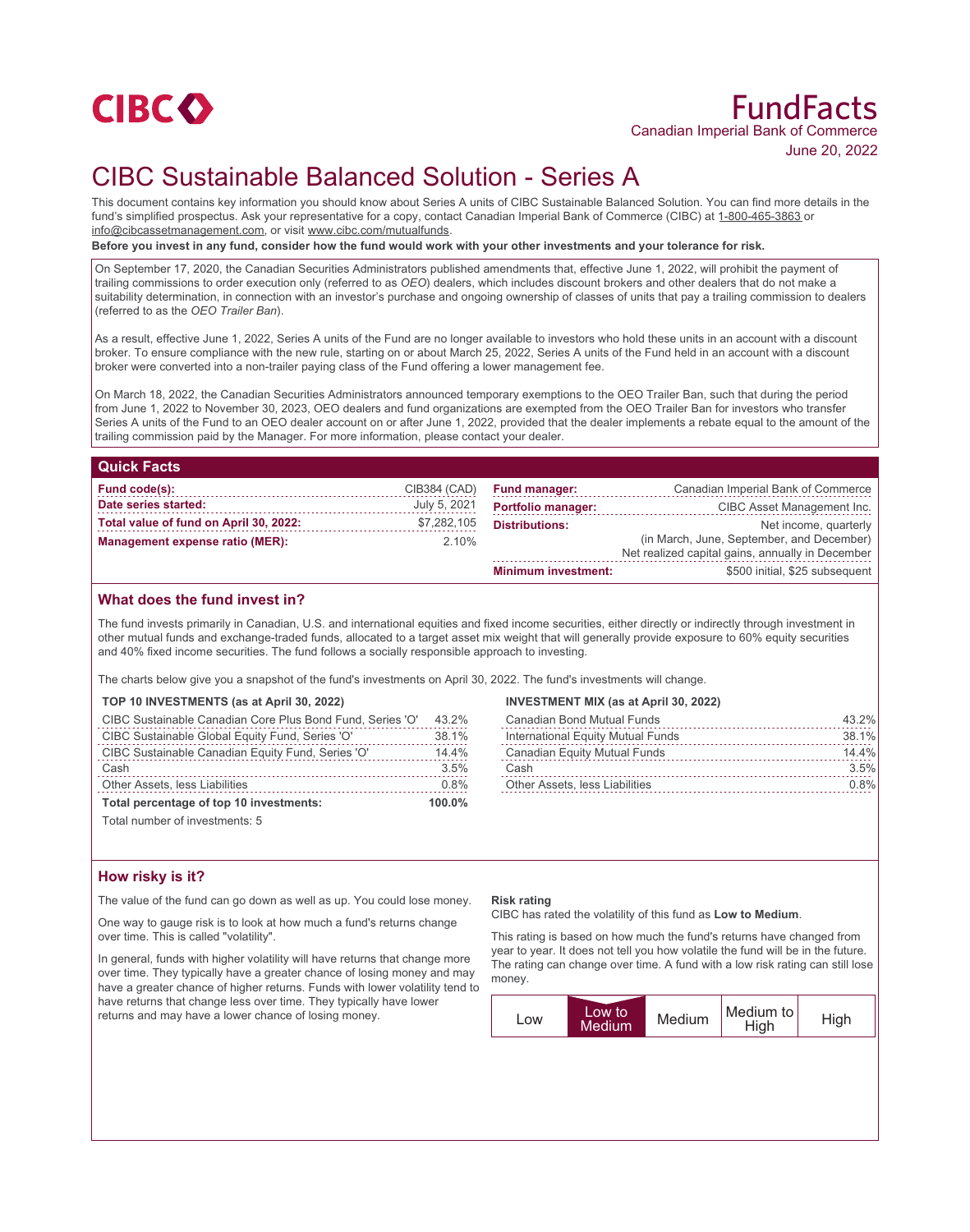## **FundFacts**

For more information about the risk rating, refer to *Investment Risk Classification Methodology* under *Specific Information About Each of the Mutual Funds Described in this Document* in the fund's simplified prospectus. For more information about specific risks that can affect the fund's returns, refer to the simplified prospectus under the section *What are the Risks of Investing in the Fund?* for the fund.

#### **No guarantees**

Like most mutual funds, this fund does not have any guarantees. You may not get back the amount of money you invest.

## **How has the fund performed?**

This section tells you how Series A units of the fund have performed. Returns are after expenses have been deducted. These expenses reduce the fund's returns.

#### **YEAR-BY-YEAR RETURNS**

This section tells you how Series A units of the fund have performed in past calendar years. However, this information is not available because the fund has not yet completed a calendar year.

#### **BEST AND WORST 3-MONTH RETURNS**

This section shows the best and worst returns for Series A units of the fund in a 3-month period. However, this information is not available because the fund has not yet completed a calendar year.

#### **AVERAGE RETURN**

This section shows the value and annual compounded rate of return of a hypothetical \$1,000 investment in Series A units of the fund. However, this information is not available because the fund has not yet completed 12 consecutive months.

| Who is this fund for?                                                                                                                                                                                     | A word about tax                                                                                                                                                                                                                                                                                     |  |
|-----------------------------------------------------------------------------------------------------------------------------------------------------------------------------------------------------------|------------------------------------------------------------------------------------------------------------------------------------------------------------------------------------------------------------------------------------------------------------------------------------------------------|--|
| Investors who:<br>• want a fund with a socially responsible approach to investing;<br>• are seeking a balance of income and long-term capital growth; and<br>• are investing for the medium to long term. | In general, you will have to pay income tax on any money you make on a<br>fund. How much you pay depends on the tax laws where you live and<br>whether or not you hold the fund in a registered plan such as a<br>Registered Retirement Savings Plan (RRSP) or a Tax-Free Savings<br>Account (TFSA). |  |
|                                                                                                                                                                                                           | Keep in mind that if you hold your fund in a non-registered plan, fund<br>distributions are included in your taxable income, whether you receive<br>them in cash or have them reinvested.                                                                                                            |  |

### **How much does it cost?**

The following tables show the fees and expenses you could pay to buy, own, and sell Series A units of the fund. The fees and expenses - including any commissions - can vary among series of a fund and among funds. Higher commissions can influence representatives to recommend one investment over another. Ask about other funds and investments that may be suitable for you at a lower cost.

#### **1. SALES CHARGES**

There are no sales charges payable when you buy, switch, or sell units of the fund through CIBC Securities Inc. or CIBC Investor Services Inc. You may pay sales charges if you purchase units of the fund through another firm.

#### **2. FUND EXPENSES**

You don't pay these expenses directly. They affect you because they reduce the fund's returns.

As at December 31, 2021, the expenses for Series A units of the fund were 2.12% of its value. This equals \$21.20 for every \$1,000 invested.

|                                                                                                                                                                                                                                                                        | Annual rate<br>(as a % of the fund's value) |
|------------------------------------------------------------------------------------------------------------------------------------------------------------------------------------------------------------------------------------------------------------------------|---------------------------------------------|
| Management expense ratio (MER)<br>This is the total of the fund's management fee (including the trailing commission), fixed administration fee, and any<br>operating expenses not covered by the fixed administration fee (fund costs) for Series A units of the fund. | 2.10%                                       |
| Trading expense ratio (TER)<br>These are the fund's trading costs.                                                                                                                                                                                                     | $0.02\%$                                    |
| <b>Fund expenses</b>                                                                                                                                                                                                                                                   | 2.12%                                       |